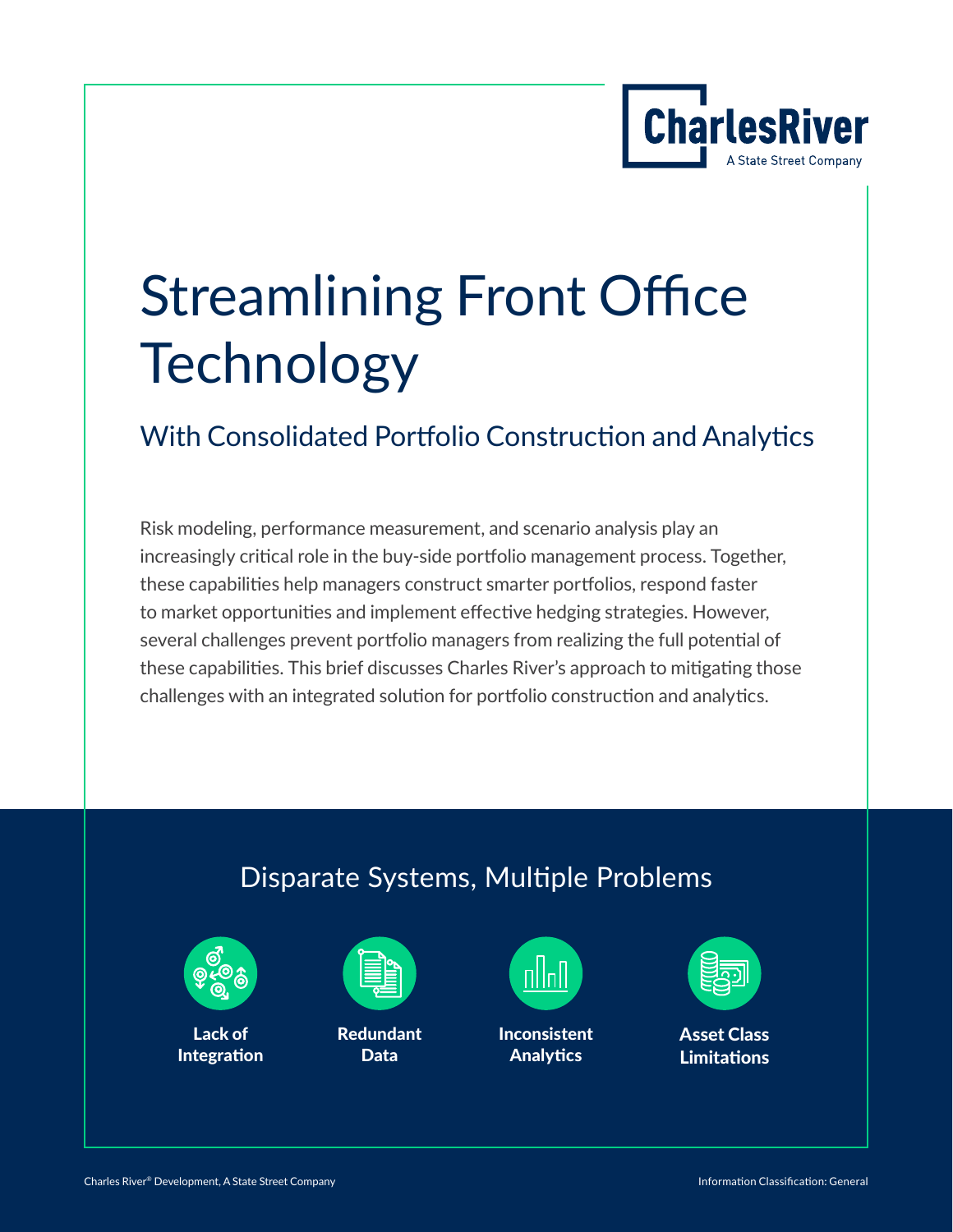### Disparate Systems, Multiple Problems

Traditionally, risk management and performance measurement and attribution (PMAR) were viewed as middle office functions used to satisfy regulatory and client reporting requirements. This resulted in backward looking views of risk that provided little value to the front office. In response, technology vendors began offering specialized risk and performance systems targeted to portfolio managers.

Although these systems empowered the front office with new capabilities, the fragmented approach to system acquisition created new problems. Most importantly, portfolio construction systems remained largely separate from this new class of product offerings, with few meaningful integration options.



#### **Lack of Integration**

Disparate systems often prove difficult if not impossible to integrate with an existing front office environment, with varying levels of API support and web services provided by the individual system vendors. This results in a "swivel chair" effect, where portfolio managers have to work with multiple systems and acclimate to different user interfaces in order to manage their investment process. This also explains the still prevalent over dependence on spreadsheets to aggregate and consolidate data from the various systems into usable views of risk exposures, performance and portfolio positions.



#### **Redundant Data**

Firms using multiple systems for portfolio construction and analytics typically find they are paying for redundant data feeds. Attempts to rationalize these pre-configured feeds are often prohibited by system licensing terms and conditions, even when feeds are provided by the same data vendor.



### **Inconsistent Analytics**

The lack of a shared analytics engine across the firm's disparate portfolio management tools has the potential to create inconsistent assessments of risk and performance. Lacking a single, consistent portfolio view results in wasted time reconciling data produced by these systems to uncover the source of the misalignment. More importantly, over time it leads to a lack of confidence in these systems, with portfolio managers reverting to their spreadsheets for manually calculating and verifying analytics.



#### **Asset Class Limitations**

Asset-class specific portfolio construction, risk and performance systems may be adequate for managing a single, narrowly defined mandate or fund. However, these systems prove unworkable for large multi-asset managers. It's not uncommon to find firms with multiple specialized portfolio construction and analytics tools, with each system focused on a single asset class or sub-class. This leads to even more inefficiencies, and expensive system integration challenges.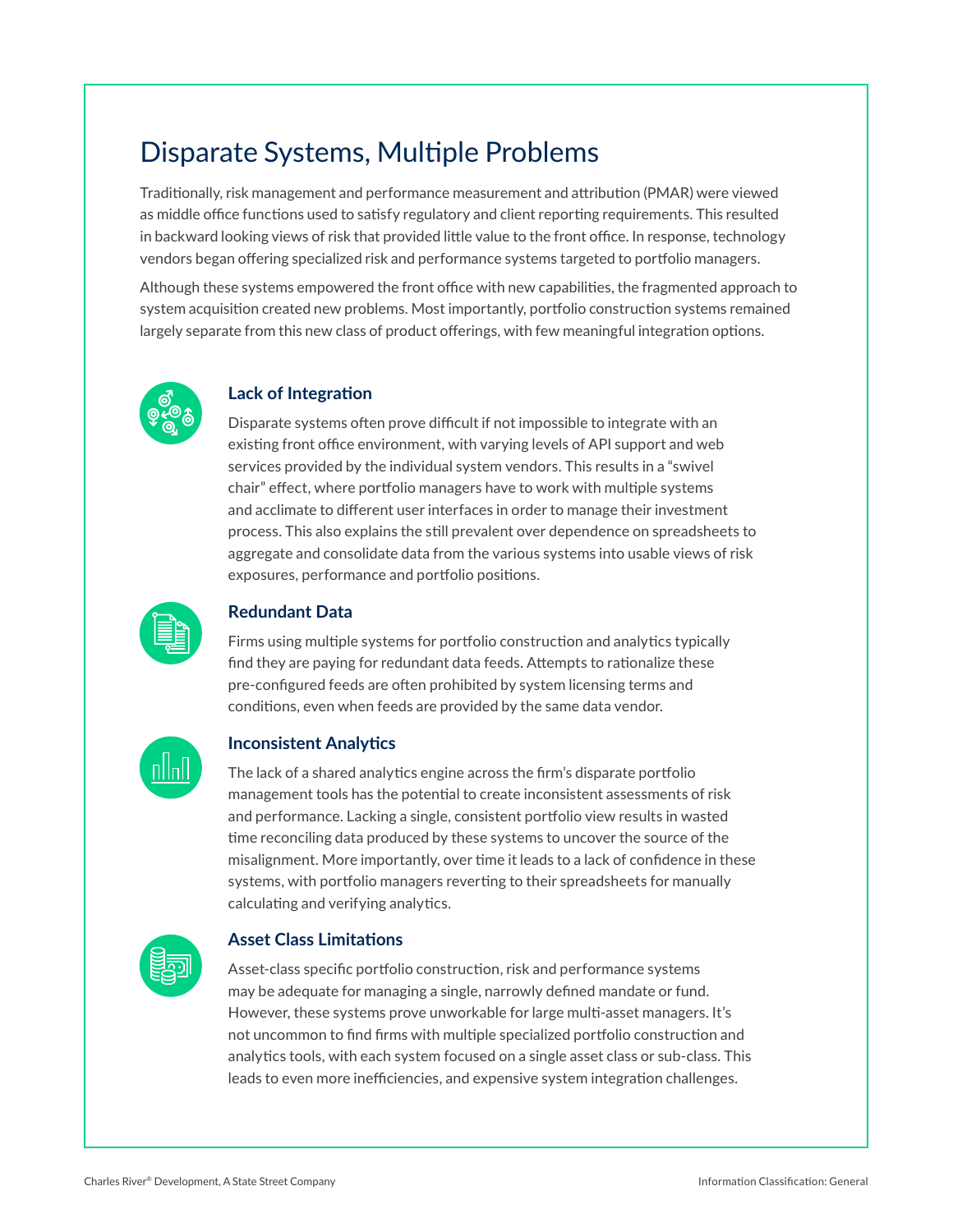### A Better Approach: Charles River Portfolio Management and Analytics



### **A Single, Consistent Portfolio View**

Charles River helps firms reduce front office system fragmentation by providing a unified platform for portfolio construction and analytics. Using a common data set and natively calculated analytics, the platform delivers a single, consistent portfolio view. Risk exposures are updated in real time and displayed directly in the portfolio management workspace, so managers can make decisions based on the latest data. Eliminating redundant data feeds and disparate specialized systems helps firms gain confidence in the analytics driving their asset valuations, risk forecasts and performance metrics.



### **Packaged Workflows**

By making risk and performance capabilities an integral part of the portfolio management process, Charles River adds additional value by providing asset managers with packaged workflows. These include factor model-based asset allocation, dynamic hedge construction, and portfolio stress testing. Interactive what-if modeling of portfolio construction and de-risking activities gives managers immediate feedback on how those activities will impact the portfolio.



### **Collaborative Decision Making**

A shared, consistent view of risk metrics and asset valuations promotes collaboration across the front and middle office. Compliance officers, risk analysts, portfolio managers and traders can work more closely to implement investment ideas, manage risk, and clearly understand the factors driving performance. A consolidated view of portfolio holdings and performance metrics also expedites client reporting activities by providing visibility into the manager's asset allocation and targeting decisions.



### **One Platform, Multiple Mandates**

Charles River provides the analytics and asset class coverage required to manage global multi-asset portfolios. Institutional asset managers, insurers and pensions can support multiple investment mandates on one platform, including benchmark-, liability-, or return-driven, and active or passively managed funds. Firms can add new investment products, geographies and asset classes without having to bring new specialty systems online to support that expansion. Charles River's single-solution approach to portfolio construction and analytics helps eliminate the shortcomings posed by disparate front office systems. By making risk and performance an integral part of the investment process, firms can make more informed and timelier decisions. More importantly, a shared and consistent portfolio view enables a collaborative approach to investment management across the front and middle office.